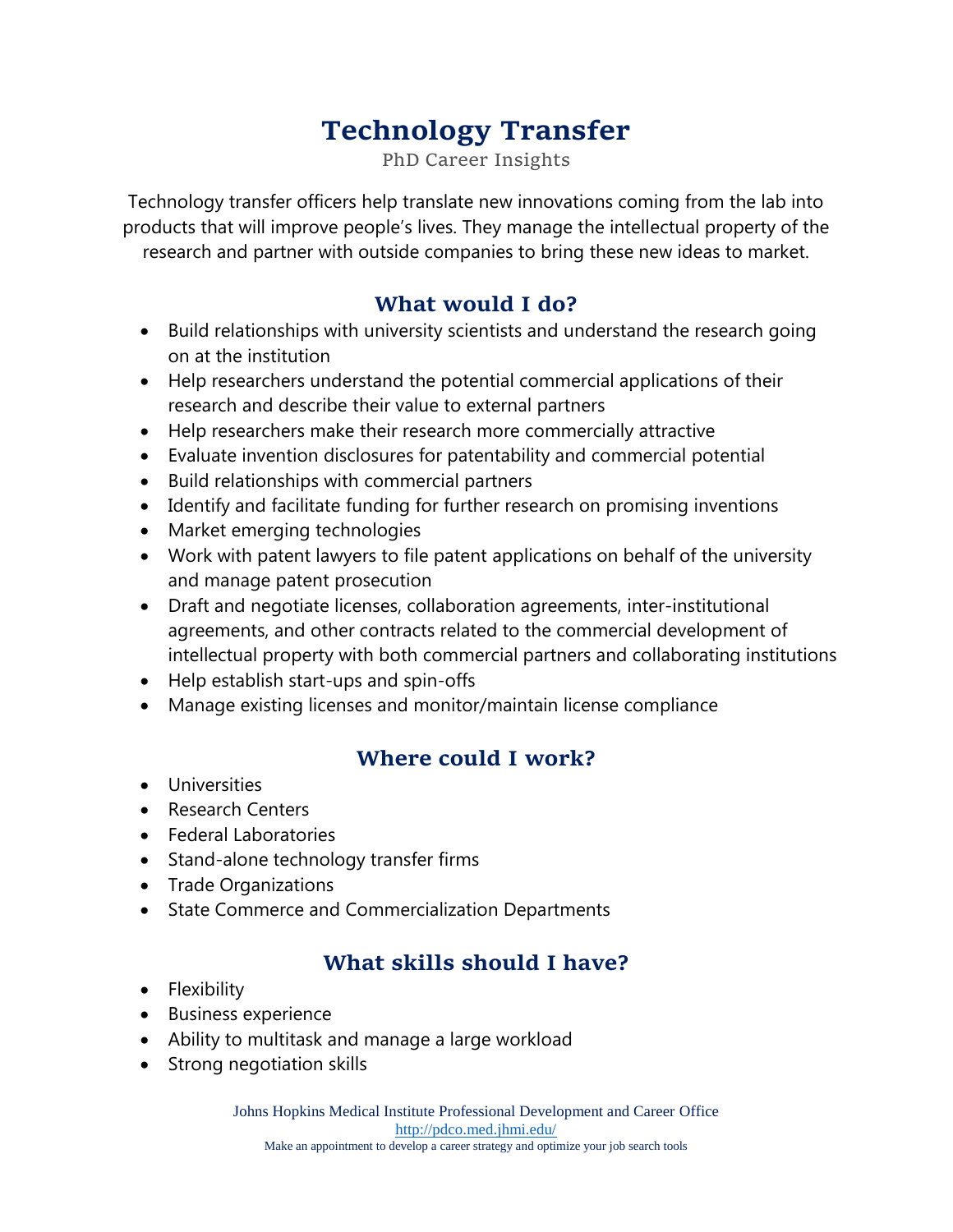- Strong communication skills with scientists and non-scientists and the ability to manage conflict
- Ability to sell an idea
- Ability to quickly learn about science outside your area of expertise
- Demonstrated interest in the field of technology commercialization, intellectual property, licensing or entrepreneurship
- Willingness to coordinate the efforts of many different people
- Understanding of intellectual property and contract law

#### **What is the salary range?**

~\$55-65K for licensing assistant ~\$75-110K for licensing associate ~\$95-160K for assistant/associate director ~\$120-\$200K+ for director/executive director

# **Sample Job Titles**

- Licensing and Patenting Associate
- Licensing and Patenting Manager
- Technology Transfer Specialist
- Technology Transfer Policy Specialist
- Royalties Assistant
- Royalties Coordinator
- Marketing Coordinator
- Monitoring and Enforcement **Officer**
- Senior Licensing and Patenting Manager
- Senior Advisor for Licensing
- Senior Advisor for Intellectual Property Transactions
- Senior Technology Transfer Policy
- Advisor; Senior Royalties Administrator
- Senior Monitoring and Enforcement Officer
- Senior Expert Monitoring and Enforcement
- Senior Advisor for Monitoring and Enforcement

#### **Where can I find out more about Tech Transfer careers?**

- [PhD Career Guide: Technology Transfer](http://www.phdcareerguide.com/technology-transfer.html)
- A Typical Day at the University of Waterloo Technology Transfer and Licensing [Office](http://www.sciencemag.org/careers/1999/11/typical-day-university-waterloo-technology-transfer-and-licensing-office) - Science
- [Innovation: The Big Idea of Technology Transfer -](http://www.nature.com/naturejobs/science/articles/10.1038/nj7393-277a) Nature
- [Technology Transfer: Applying the PhD Away from the Bench](https://www.benchfly.com/blog/technology-transfer-applying-the-phd-away-from-the-bench/)
- [Career Options Series: Technology Transfer](https://oitecareersblog.wordpress.com/2016/02/22/career-options-series-technology-transfer/)
- [Transferring Skills to Tech Transfer](http://www.sciencemag.org/careers/2008/10/transferring-skills-tech-transfer)  Science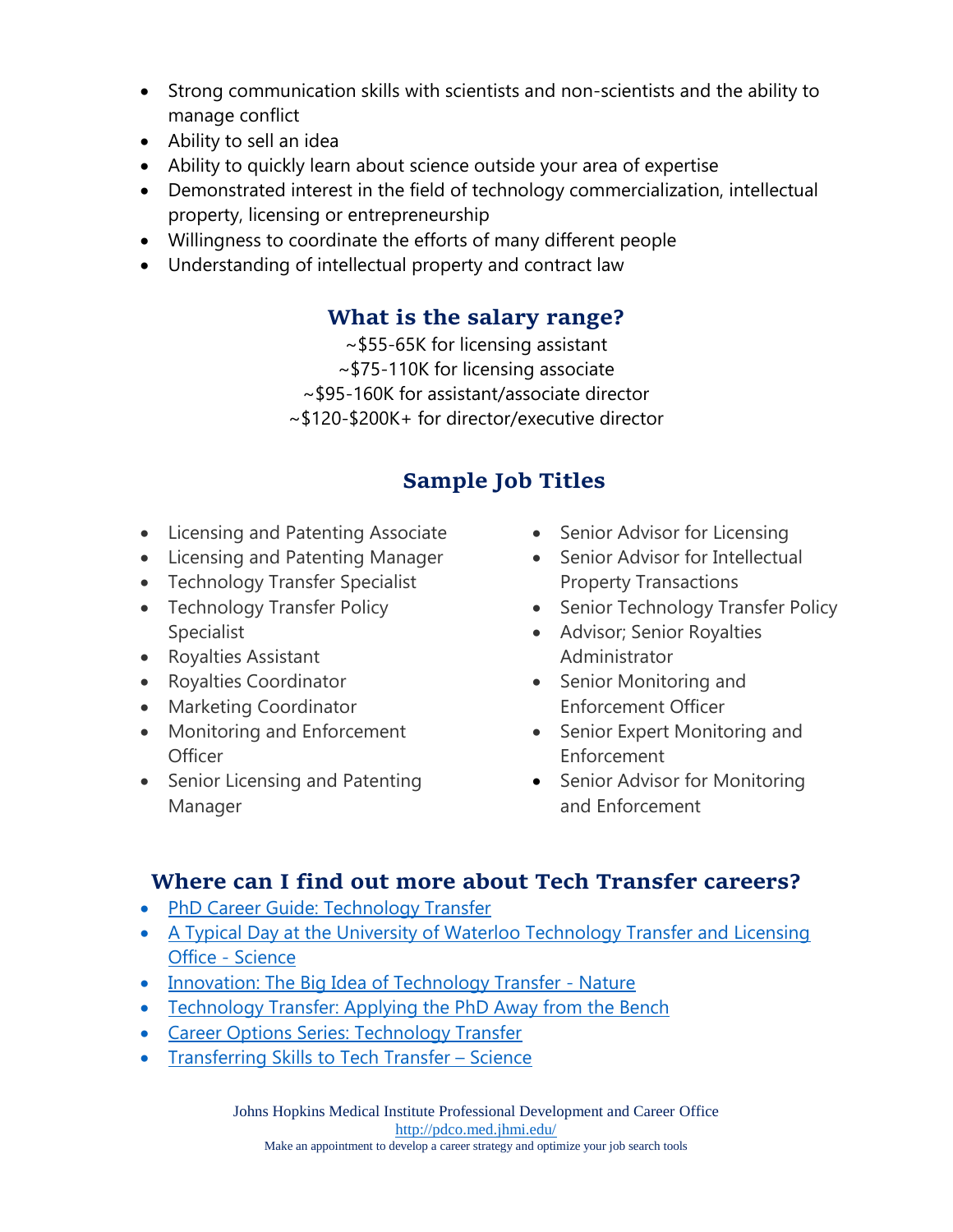## **How can I gain skills and experience for a career in Technology Transfer?**

From an associate director of technology commercialization: "Internships, internships, and more internships…I can't stress this enough for folks that want to go straight from an academic lab to tech transfer. We generally won't even look at anyone fresh out of grad school or a postdoc who doesn't at least have internship experience even if they

have done everything else on your list. I also recommend the NIH tech transfer fellowship program."

- Watch a [free webinar](http://www.autm.net/events-courses/online-learning/free-webinars/) from AUTM
- Do informational interviews at [Johns Hopkins Technology Ventures](https://ventures.jhu.edu/)
- Attend events sponsored by [JHTV](https://ventures.jhu.edu/)
- See if you can patent or license your research
- Talk to peers and mentors who have gone through the licensing process
- Become a student member of the [Association of University Technology Managers](https://autm.net/membership/student-membership)
- Take classes at Carey Business School
- Take [courses](http://www.lesusacanada.org/?education) from the Licensing Executive Society
- Read the monthly [Technology Transfer Tactics](http://techtransfercentral.com/marketplace/ttt/) newsletter
- Consider joining an [NSF I-Corps](https://www.nsf.gov/news/special_reports/i-corps/components.jsp) team
- Take [Intellectual Property and Technology Transfer](http://advanced.jhu.edu/academics/graduate-degree-programs/research-administration-4/course-descriptions/) (475.612) from JHU AAP
- Take [Commercializing your invention or idea](https://engineering.jhu.edu/pdp/courses/modules/) (663.654) from the Whiting School of Engineering

## **Tech Transfer Fellowships**

[NIH Technology Transfer Fellowship](https://www.niaid.nih.gov/research/technology-transfer-fellowship-program)

[National Cancer Institute Technology Transfer Center Fellowship](https://techtransfer.cancer.gov/aboutttc/jointtc) [Johns Hopkins Technology Ventures:](https://ventures.jhu.edu/the-commercialization-academy/) The Commercialization Academy Internship (US [Citizens only\)](https://ventures.jhu.edu/the-commercialization-academy/)

# **Tech Transfer [Professional Organizations](http://www.autm.net/)**

[Association of University Technology Managers](http://www.autm.net/) [Alliance for Technology Transfer Professionals](http://attp.info/) [Licensing Executives Society International](https://www.lesi.org/)

Johns Hopkins Medical Institute Professional Development and Career Office <http://pdco.med.jhmi.edu/> Make an appointment to develop a career strategy and optimize your job search tools